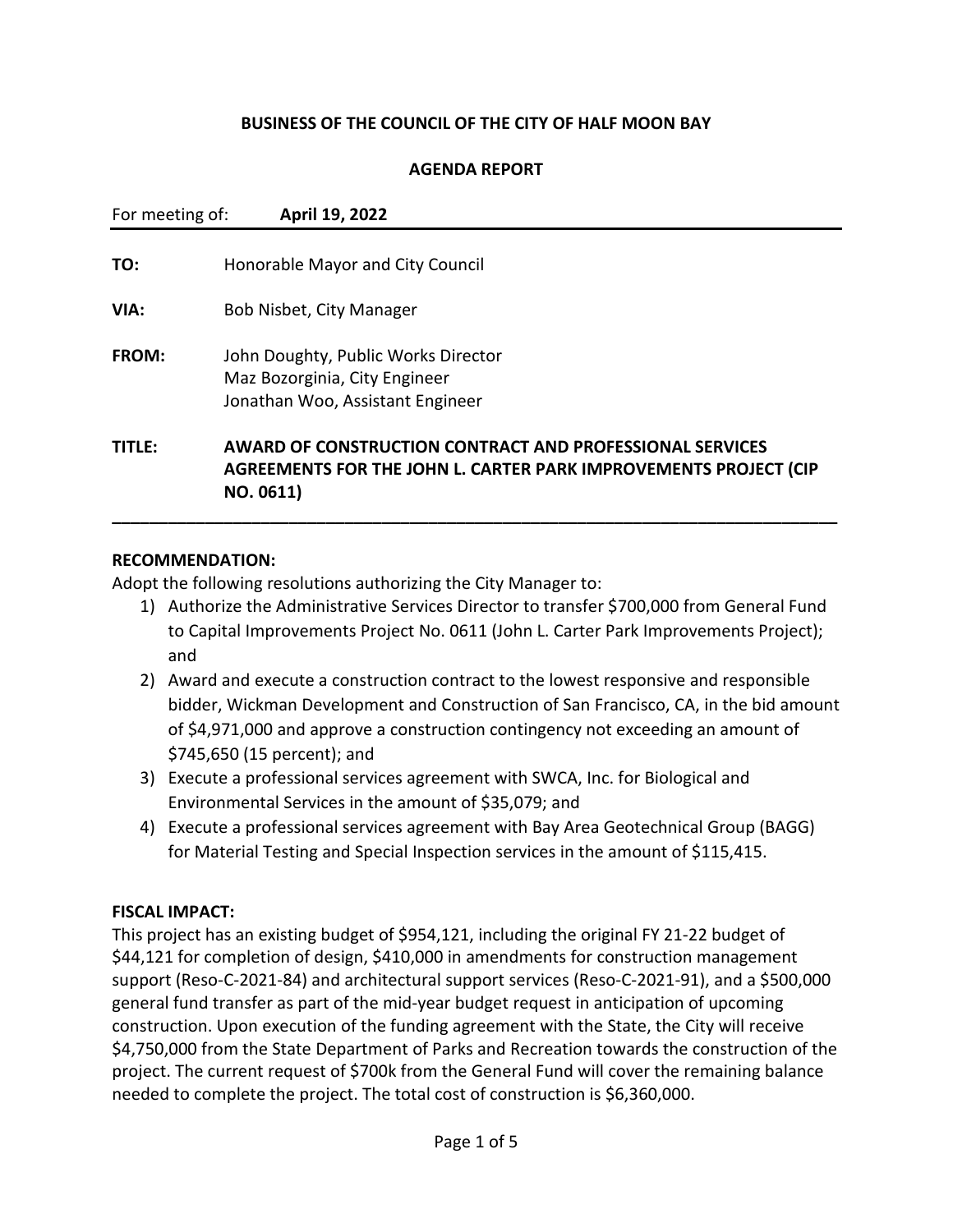Anticipated Project Expenditures:

The following are the estimated project construction expenditures:

| Construction                                     | \$4,971,000 |
|--------------------------------------------------|-------------|
| <b>Architectural Support Services</b>            | \$165,000   |
| Project/Construction Management Support          | \$245,000   |
| <b>Biological and Environmental Services</b>     | \$35,079    |
| Material Testing and Special Inspection Services | \$115,415   |
| Construction Contingencies (15%)                 | \$745,650   |
| Non-Construction Contingencies                   | \$82,856    |
| <b>Total</b>                                     | \$6,360,000 |

## **STRATEGIC ELEMENT:**

This action supports the Infrastructure and Environment and Healthy Communities and Public Safety Elements of the Strategic Plan.

## **BACKGROUND:**

The Parks Master Plan adopted by the City Council on February 5, 2019, identified John L. Carter Memorial Park (Carter Park) as an opportunity to increase community recreation at an underutilized City Park. The Park Master Plan specifically identified Carter Park's potential to become a "well utilized cultural events park with performances and summer day camps." While preparing the City's FY 2018-19 budget, the Parks and Recreation Commission and residents expressed desire to consider Carter Park improvements as a priority. City Council accepted this recommendation and designated the Carter Park Capital Improvement Plan (CIP) project to be a priority.

The John L. Carter Park Improvements Project includes a new amphitheater including terraced seating, a new stage with storage space and changing room, a children's play area, picnic area, restroom and concession stand building, park access improvements, a solidarity trail, landscaping, lighting, and utility improvements.

On December 8, 2020, the Planning Commission approved the environmental review and adopted a mitigated negative declaration (MND) and approved PDP-19-059, an application for a Coastal Development Permit, Use Permit, Architectural Review, and Parking Exception, to allow the renovation of the John L. Carter Park Project. On March 9, 2021, the Planning Commission approved an addendum to the MND for the project to clarify some lighting and height discrepancies for the theatrical stage.

The City of Half Moon Bay, with support from Assemblymember Berman, was successful in obtaining funding through the California State Budget in the amount of \$4.75 million to assist the City in constructing improvements at John L. Carter Park, effective FY 2021-22.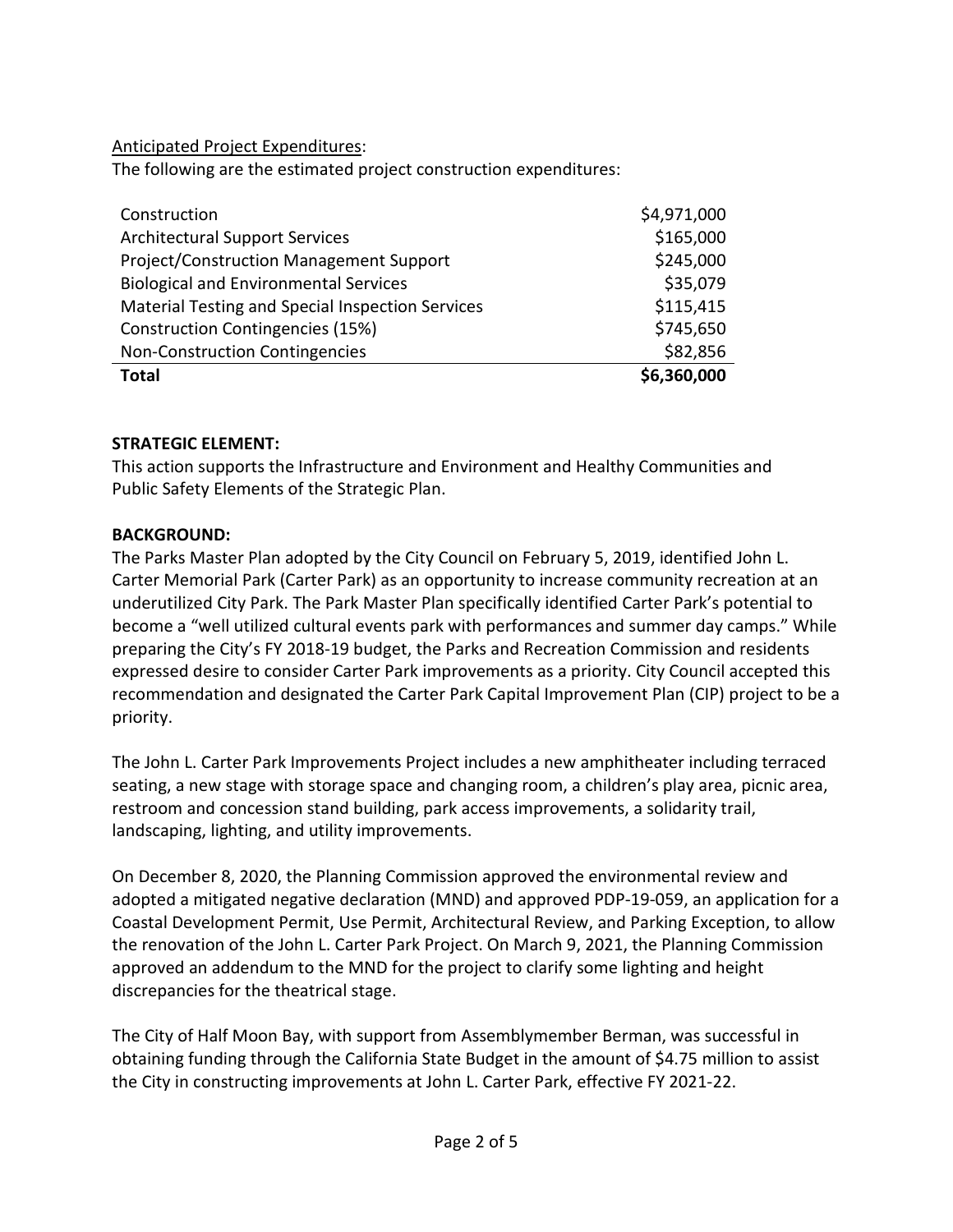On October 5, 2021, following open solicitation, the City Council authorized the City Manager to execute a contract with Griffin Structures, Inc. for project management/construction management services (PM/CM) the John L. Carter Park Improvements Project.

On October 19, 2021, the City Council authorized the City Manager to execute a contract with ELS Architecture and Urban Design to complete permit plans, to assist with bidding, and to provide support during construction. ELS served as the Architect for the City during entitlement and permit processes.

On December 21, 2021, as stated in Resolution No. C-2021-106, the City Council:

- 1) Approved the filing of the project application for the State grant funds; and
- 2) Certified that said applicant has or will have available, prior to commencement of any work on the project included in this application, including the funds provided by this grant, sufficient funds to complete the project; and
- 3) Certified that the applicant has or will have sufficient funds to operate and maintain the project; and
- 4) Certified that the City has reviewed, understood, and agreed to the General Provisions contained in the contract stated in the Procedural Guide, which was presented on December 21, 2021; and
- 5) Delegated the authority to the City Manager to designee, to conduct all negotiations, sign and submit all documents, including, but not limited to applications, agreements, amendments, and payment requests, which may be necessary for the completion of the grant scope; and
- 6) Agreed to comply with all applicable federal, state and local laws, ordinances, rules, regulations and guidelines.

On January 26, 2022, the City initiated circulation of a request for public bids for the John L. Carter Park capital project.

# **DISCUSSION:**

The City received seven (7) bids before the scheduled bid opening time and date of 2:00 PM on Thursday, March 17, 2022. The engineer's estimate and submitted bids are summarized as follows:

| <b>Bidder</b>                               | <b>Total</b> |
|---------------------------------------------|--------------|
| Engineer's Estimate                         | \$4,807,000  |
| <b>Wickman Development and Construction</b> | \$4,971,000  |
| S.J. Amoroso Construction Co., LLC          | \$5,137,000  |
| Azul Works, Inc.                            | \$5,195,500  |
| <b>S&amp;H Construction</b>                 | \$5,498,600  |
| <b>Bothman Construction</b>                 | \$6,182,645  |
| Patriot Contracting, Inc.                   | \$6,972,000  |
| Minerva Construction, Inc.                  | \$8,820,000  |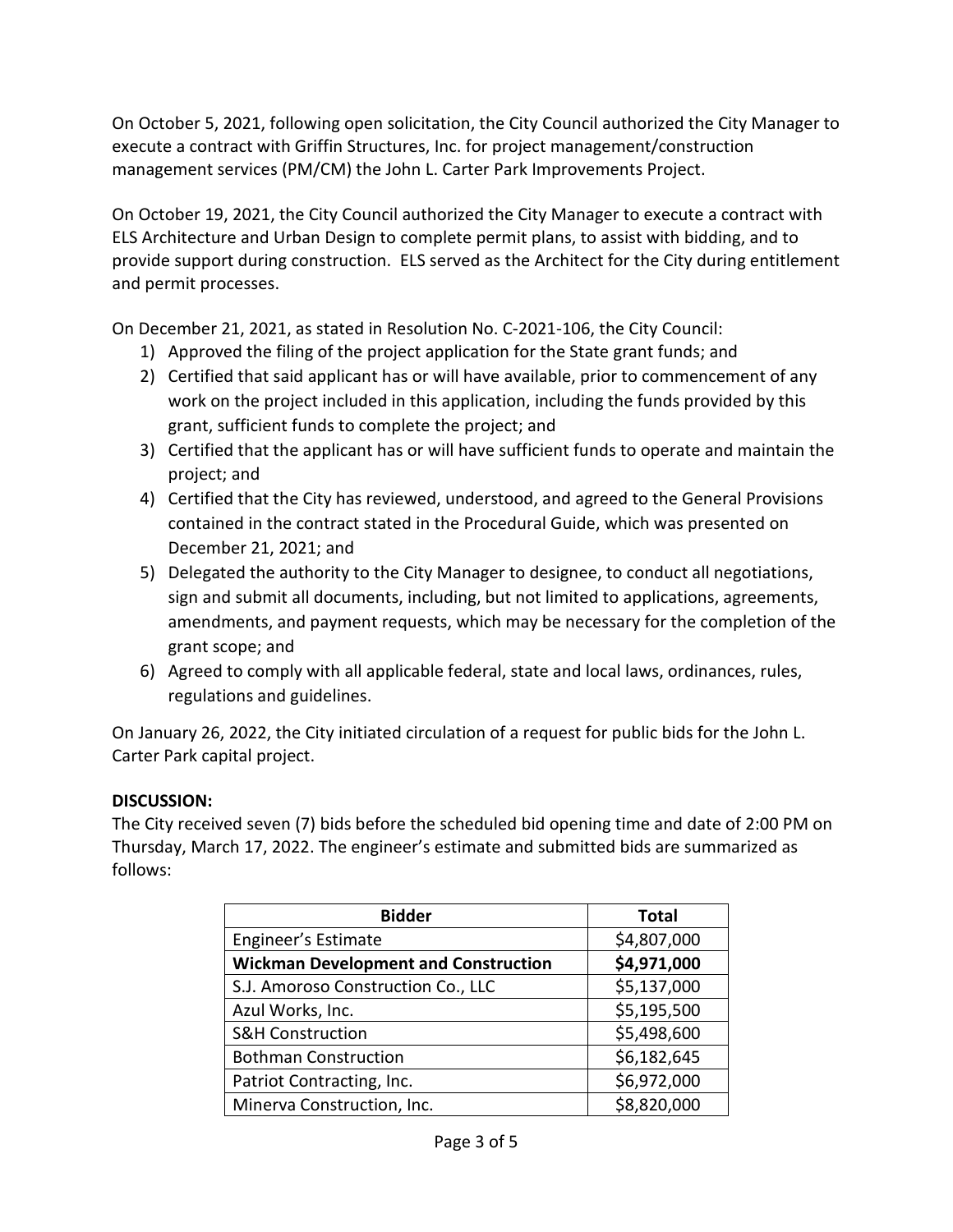The Wickman Development and Construction bid was initially deemed by the City to be the lowest responsible bid. The bid was reviewed by staff and City consultants and deemed formally to be the lowest responsible bid in accordance with City and State public bid requirements. References have been checked as well. The bid was approximately 3.41% above the Engineer's Cost Estimate and well within City expectations given the volatility of the construction marketplace. Additional services, such as Biological and Environmental Services, Geotechnical Services, and construction contingences will also be needed throughout construction and are subject to separate City Professional Services Agreements. Due to the necessary improvements for Carter Park and services required for construction, an additional \$700,000 is being requested as part of tonight's action.

Three items were purposefully excluded from the bid documents and are thus, not part of the Wickman Development and Construction contract. These items are the audio/visual system, children's play structures and the main entry sign at Main Street due to budget constraints. City Staff will be reaching out to the Friends of Half Moon Bay Parks and Recreation, Mariners Church, Half Moon Bay Shakespeare Company and other parties who may be willing to assist in fundraising for the remaining improvements. Entry signage was left as a distinct item due to the unknown aspects of fundraising and sponsorship/naming interest. The sign is subject to a separate design review process through the Community Development Department. Following design review and approvals of the entry the of sign, Staff will return to augment the budget. Relative to the remaining items, staff will keep the City Council appraised of fundraising efforts. Staff may eventually return to City Council seeking additional General Funds to complete one or all of the remaining improvements should fundraising prove inadequate. We are hopeful that a portion of the contingency funds will be available to augment.

Wickman Development and Construction was deemed the lowest responsive and responsible bidder. City Staff has reviewed their bid and determined that their bid is acceptable and free from significant material discrepancies. City Staff recommends City Council to authorize the City Manager to:

- 1) Authorize the Administrative Services Director to transfer \$700,000 in General Fund to Capital Improvements Project No. 0611 John L. Carter Park Improvements (Project); and
- 2) Award and execute a construction contract to the lowest responsive and responsible bidder, Wickman Development and Construction of San Francisco, CA, in the bid amount of \$4,971,000 and approve a construction contingency in an amount of \$745,650 (approximately 15 percent of the contract amount) for potential change orders; and
- 3) Execute a professional services agreement with SWCA, Inc. for Biological and Environmental Services in the amount of \$35,079; and
- 4) Execute a professional services agreement with Bay Area Geotechnical Group (BAGG) for Material Testing and Special Inspection services in the amount of \$115,415.

# **ATTACHMENTS:**